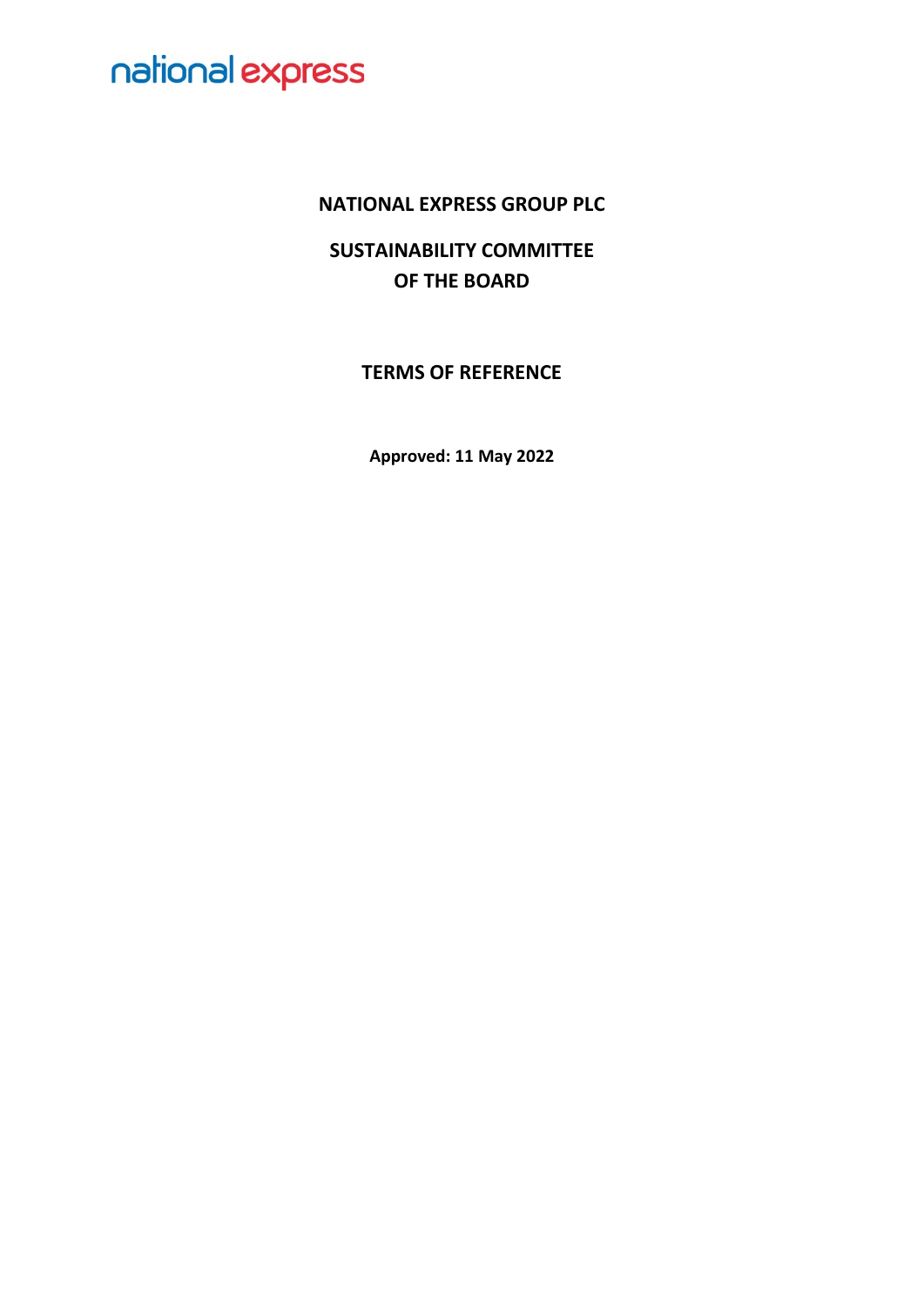#### **NATIONAL EXPRESS GROUP PLC**

#### **SUSTAINABILITY COMMITTEE – TERMS OF REFERENCE**

**Note**: References to: "Committee" shall mean the Sustainability Committee of the Board; "Board" shall mean the Board of Directors of the Company; "Company" shall mean National Express Group PLC; "Group" shall mean National Express Group PLC and its subsidiaries; "Directors" shall mean the Directors of the Company; "member of the Group's Workforce" shall mean any employee or other member of the workforce of the Group; "Shareholders" shall mean the shareholders of the Company; and "Code" shall mean the most up-to-date version of the UK Corporate Governance Code.

The expression "sustainability" shall mean the sustainability over the long-term of the Company and its business model and likely success of its strategy for the benefit of the Company's shareholders and its wider stakeholders and the environment, specifically by reference to environmental matters, including the impact of the Group's activities on the environment and how climate change or other environmental factors may affect it, and by reference to social matters, including its own workforce and their engagement, health & wellbeing, recruitment, training, development and performance management, and the impact of the Group's activities on other people and communities.

#### **1 PURPOSE**

- 1.1 The primary function of the Committee is to have independent oversight of and provide feedback and direction to the Board on matters relating to the Company's sustainability but shall exclude such matters which are, and therefore shall continue to be, considered by the Board itself or other of its standing Committees.
- 1.2 In discharging its functions, the Committee members shall have regard to their duties, as Directors, to promote the success of the Company for the benefit of its members in accordance with the provisions of Section 172 of the Companies Act 2006 and to have regard, as appropriate, to the matters specifically referred to in paragraphs (a) to (f) of that Section.

#### **2 MEMBERSHIP**

- 2.1 The Committee is established under the Company's Articles of Association as a committee of the Board and shall consist of at least three Non-Executive Directors.
- 2.2 The Board shall appoint the Committee Chair on the recommendation of the Nominations Committee, who shall be a Non-Executive Director. Members of the Committee shall be appointed by the Board on the recommendation of the Nominations Committee, in consultation with the Committee Chair.
- 2.3 The Committee will, at least annually, review its composition and membership and make recommendations for change to the Board as it sees fit.
- 2.4 In the absence at any meeting of the Committee of the Committee Chair, the remaining members present shall elect one of themselves to chair the meeting.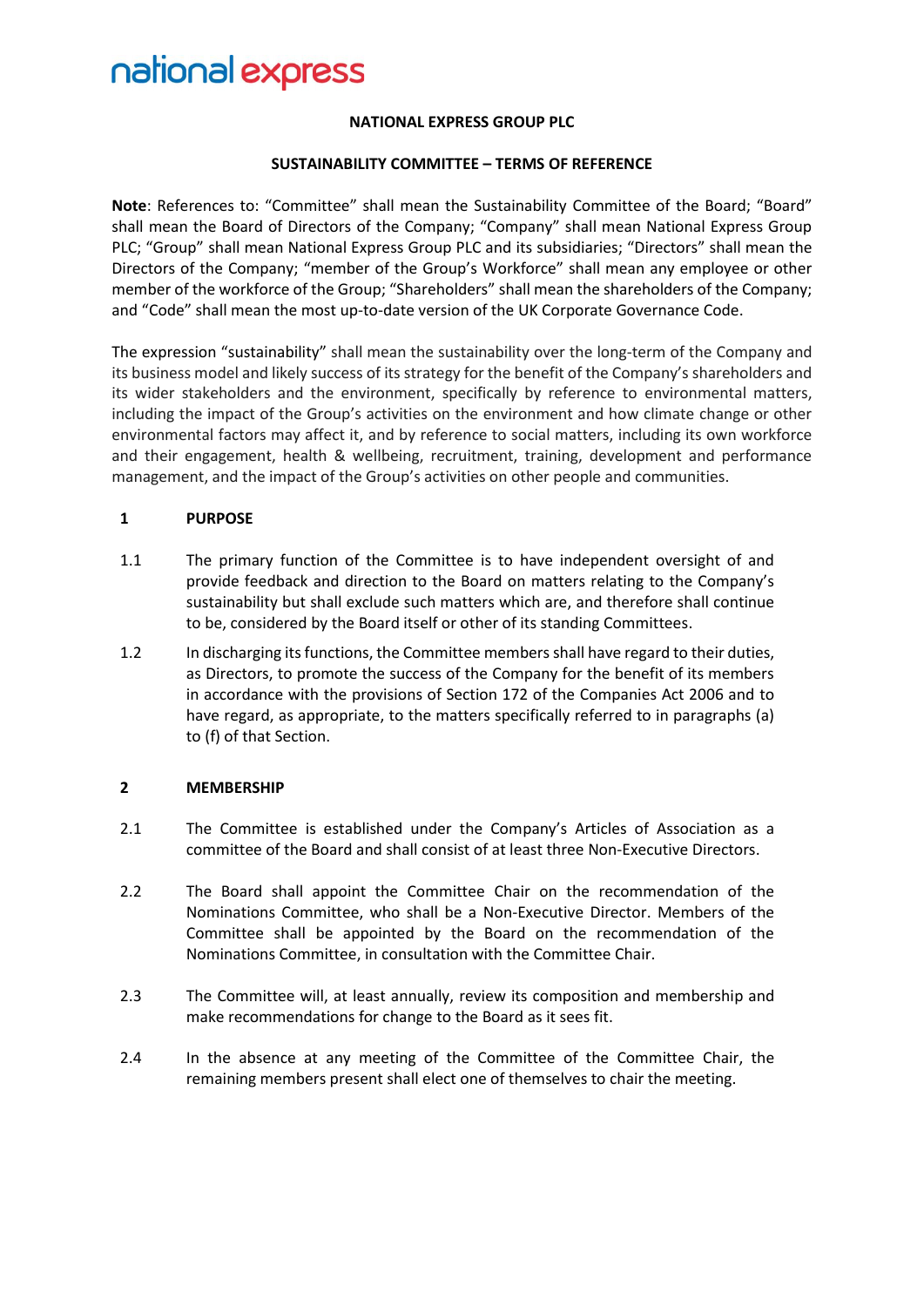- 2.5 Only members of the Committee have the right to attend Committee meetings. However, the Committee Chair will invite the Executive Directors to attend all meetings and may invite such other persons, including the Group Corporate Affairs and Sustainability Director and Group Human Resources Director, to attend all or part of any meeting.
- 2.5 The Company Secretary, or their nominee, shall be the Secretary of the Committee and will ensure that the Committee receives information and papers in a timely manner to enable full and proper consideration to be given to issues.

#### **3 MEETINGS**

- 3.1 Meetings and proceedings of the Committee shall be governed by the provisions of the Company's Articles of Association regulating the meetings and proceedings of the Board.
- 3.2 The Committee shall meet at least twice a year and otherwise as required. Meetings of the Committee shall be convened by the Company Secretary at the request of the Committee Chair or any other member of the Committee.
- 3.3 The quorum for meetings of the Committee shall be any two members present throughout the meeting in person or by telephone or video conference. A duly convened meeting of the Committee at which a quorum is present shall be competent to exercise all or any of the authorities, powers and discretions vested in or exercisable by the Committee.
- 3.4 Notice of each meeting confirming the venue, time, and date of the meeting, together with an agenda of items to be discussed and supporting papers, shall be circulated to all Committee members and any other person required to attend no later than five working days in advance of the meeting (except in exceptional or emergency circumstances or as the Committee members otherwise agree).

#### **4 MINUTES OF MEETINGS**

- 4.1 The Secretary shall minute the proceedings and decisions of all meetings of the Committee, including recording the names of those present and in attendance.
- 4.2 Committee Chair approved draft minutes of Committee meetings shall be circulated promptly to all Committee members. Unless deemed inappropriate to do so by the Committee Chair, they shall also be circulated to the Executive Directors and other non-Director attendees.

#### **5 ANNUAL GENERAL MEETING AND SHAREHOLDER RELATIONS**

- 5.1 The Committee Chair shall attend the Annual General Meeting to respond to any Shareholder questions on the Committee's activities.
- 5.2 The Committee Chair shall seek engagement with shareholders on significant matters related to the Committee's areas of responsibility.

#### **6. AUTHORITY**

The Committee is authorised by the Board in the performance of its duties to: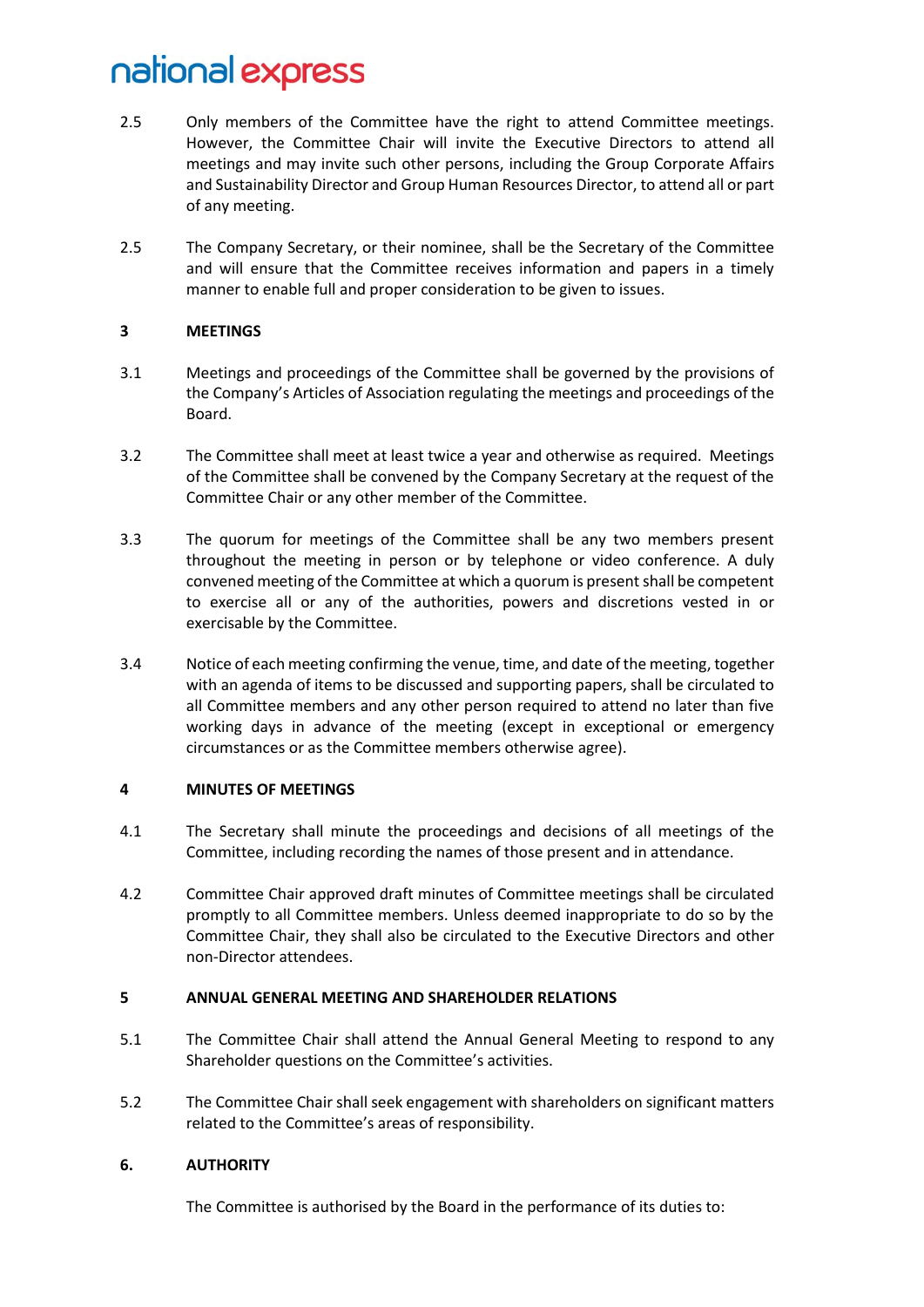- 6.1 conduct any activity within its Terms of Reference;
- 6.2 seek any information it requires from any member of the Group's Workforce in order to perform its duties and all members of the Group's Workforce shall be directed by management to co-operate with any request made by the Committee;
- 6.3 ask any member of the Group's Workforce, external adviser or other outsiders with relevant experience and expertise to attend a meeting of the Committee as and when required;
- 6.4 obtain, at the Company's expense, independent legal or other professional advice and subject matter advice on any matter it considers necessary which is within its remit; and
- 6.5 delegate any of its powers to one or more of its members.

#### **7 DUTIES**

The duties of the Committee shall be to:

- 7.1 review and assess the appropriateness of the Company's sustainability and consider whether the Group's sustainability roadmaps, programmes, initiatives and targets are appropriate and are being executed according to plan (including by having appropriate time, attention and investment and other resources dedicated to them);
- 7.2 monitor the implementation and operation of Group's sustainability strategy, policies and standards and review the Company's sustainability performance, including by reference to progress against the Group's sustainability roadmaps, programmes, initiatives and targets, including by receiving reports from management on sustainability matters such as:
	- (a) the Group's impact on the environment, including by reference to its efforts to achieve modal shift from single use vehicles to mass transit options and by reference to its energy use, greenhouse gas emissions, waste generation and water usage, and by reviewing the Group's performance against its modal shift ambitions and its net zero carbon emissions target and any and all other environmental targets or key performance indicators;
	- (b) the state of technology advancement of ZEVs, any business models relevant to ZEVs which is being considered, the relationships with ZEV suppliers and ZEV power suppliers, the discussions with corporate and transport authority customers about ZEV use and the total number of zero emissions vehicles on order or in service within the Group, and by reviewing progress against the Group's zero emission fleet transition targets;
	- (c) the Group's performance as a series of employers, including by reference to its values, its pay practices, its adoption of codes of conduct and corporate policies, its health and wellbeing programme and initiatives, its recruitment procedures, its training and development programmes, its promotion and performance management programmes, its workforce engagement mechanisms and its diversity and inclusion policies and initiatives, and by reviewing the Group's performance in each of these areas; and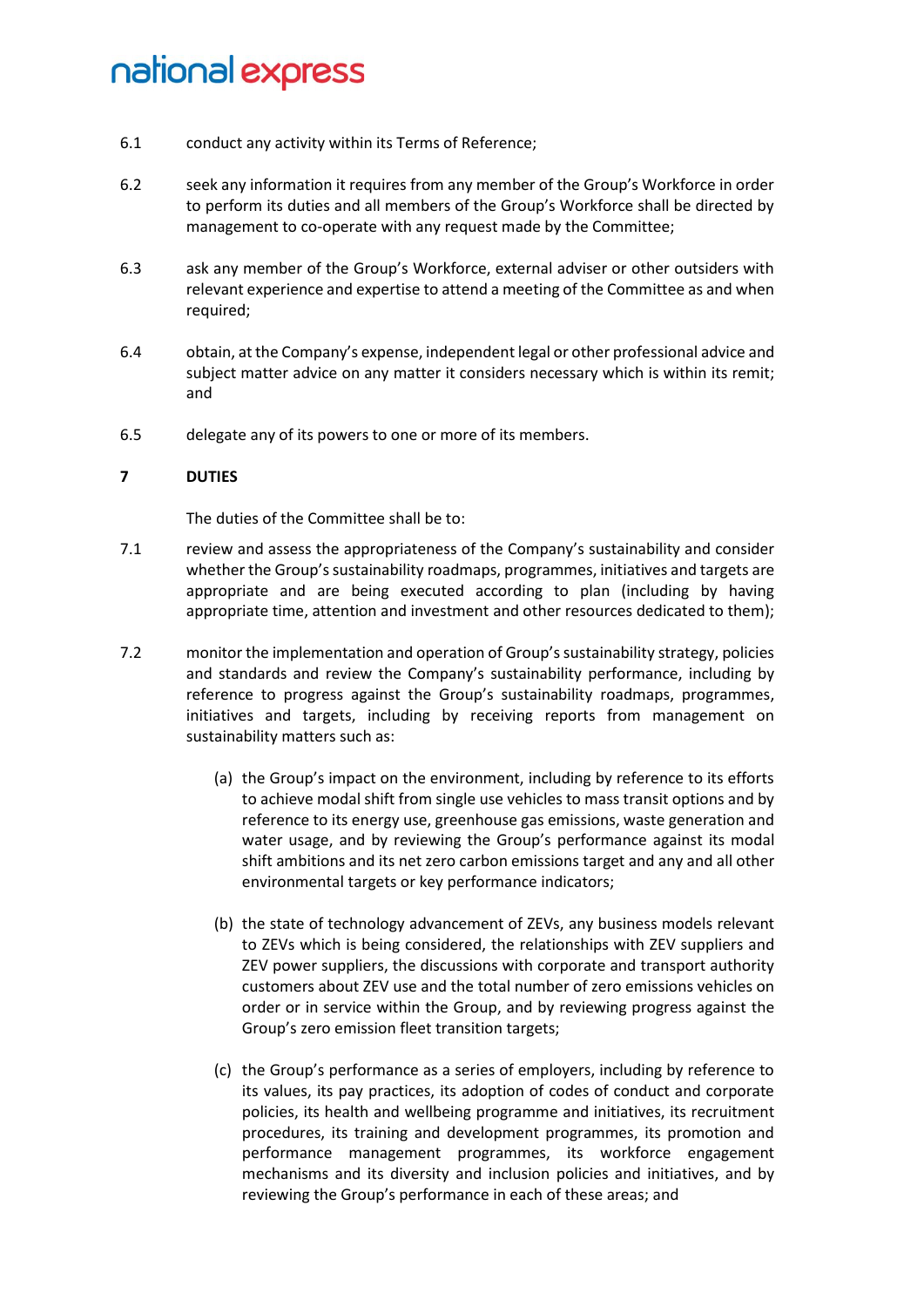- (d) the Group's support for the communities in which it operates, including by reference to its charitable giving policy, programmes and initiatives and the other forms of support it offers to communities or persons, including by free or discounted travel or by apprenticeships or work experience.
- 7.3 monitor for the emergence of new risks to the Company's sustainability and oversee the development and maintenance of new sustainability policies, standards or action plans designed to mitigate such sustainability risks and their potential impact on the Group's business, such as climate related risks and specific technological and legal risks attached to the Group's zero emission fleet transition plans, and people related risks such as workforce shortages, risks to workforce health & wellbeing and poor workforce engagement or productivity, and make recommendations to the Board on the same;
- 7.4 monitor for the emergence of new opportunities to support the Company's sustainability and oversee the development and maintenance of new Group sustainability strategies or action plans to capitalise on such sustainability opportunities and their potential impact on the Group's business, such as contract opportunities or government funding for zero emission fleets and green financing arrangements, and make recommendations to the Board on the same;
- 7.5 review the Group's compliance with all applicable and relevant legislation and regulations relating to sustainability matters and the Group's sustainability policies and standards, and monitor the resources required to achieving such compliance;
- 7.5 assess the Group's reputation for sustainability matters and the way it communicates and reports on its sustainability strategy, policies, initiatives and credentials, including to current and potential equity and debt investors, to its B2B and B2C customers and to its current and potential employees and other members of its workforce, and monitor the effectiveness of those communications;
- 7.7 review and consider the findings of any (a) internal or external audit, and/or (b) internal or external investigation or inspection into the Group's practices that impact sustainability, assess any strategies or action plans developed in response, and where appropriate make recommendations to the Board on the same;
- 7.8 review and evaluate the quality and integrity of all sustainability matters being reported to the Committee before they are presented to the Board or presented or disclosed externally, whether to Shareholders or other stakeholders, including on: (a) the Group's reporting on climate risks and opportunities as aligned to the Taskforce on Climate-related Financial Disclosures (TCFD), (b) a Group Sustainability Report for publication on the Company's website ensuring the same is kept up to date to showcase the Group's sustainability credentials, and (c) any sustainability elements of the Group's Annual Report and Accounts; and
- 7.9 provide information, advice and/or recommendations on sustainability matters, as required, to support the Board, the Audit Committee, the Nominations Committee and the Remuneration Committee (as applicable) on their work, including on: (a) the Group's overall strategy and management of risk; (b) the Group's system of internal control, including its compliance programme; (c) the Group's workforce policies and practices and (d) the Group's setting of and performance against sustainability metrics in incentive plans.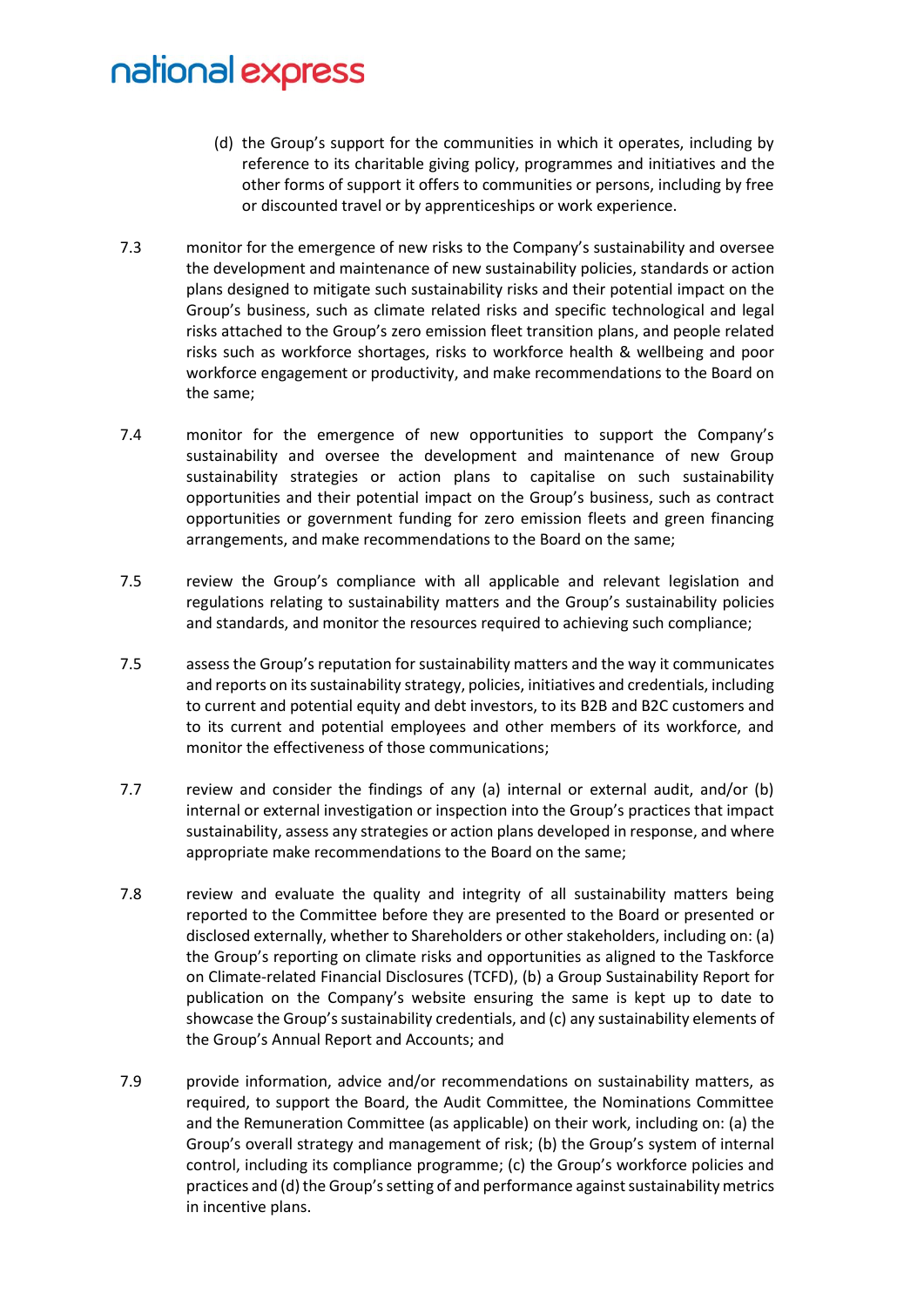#### **Reporting Responsibilities**

- 8.1 The Committee shall receive a report at each meeting from the Group Corporate Affairs and Sustainability Director relating to environmental matters. It shall also receive reports from time to time at appropriate meetings from the Group Human Resources and Communications Directors relating to social matters, and such other reports from such other members of management or such external advisers or experts as it considers appropriate.
- 8.2 The Committee Chair shall report formally to the Board on its proceedings after each meeting, on all its other activities within its remit and on how the Committee has discharged its duties and responsibilities.
- 8.3 The Committee shall make whatever recommendations to the Board it deems appropriate on any area within its remit where it considers action or improvement is needed.
- 8.4 The Committee shall produce a report to Shareholders, for approval by the Board, on its role and responsibilities and to be included in the Company's Annual Report. This report shall include:
	- a statement about its activities;
	- information about the frequency of and attendance by members at Committee meetings held during the year; and
	- all other information required to be disclosed in accordance with applicable and relevant laws and regulations and recommended to be disclosed by the Code.
- 8.5 The Committee shall make available to Shareholders these Terms of Reference by placing them on the Company's website.

#### **9 Other Matters**

The Committee shall:

- 9.1 consider the disclosures relating to the role of the Committee to be included in the Company's Annual Report;
- 9.2 consider other topics and review other disclosures or documents as determined by the Board from time to time;
- 9.3 have access to sufficient resources in order to carry out its duties, including to the Company Secretary for assistance as required;
- 9.4 be provided with appropriate and timely training, both in the form of an appropriate induction programme for new members and on an ongoing basis for all members;
- 9.5 ensure compliance with all applicable sustainability laws and regulations and give due consideration to sustainability best practice, including any relevant provisions of the Code;
- 9.6 work and liaise as necessary with all other Board committees; and